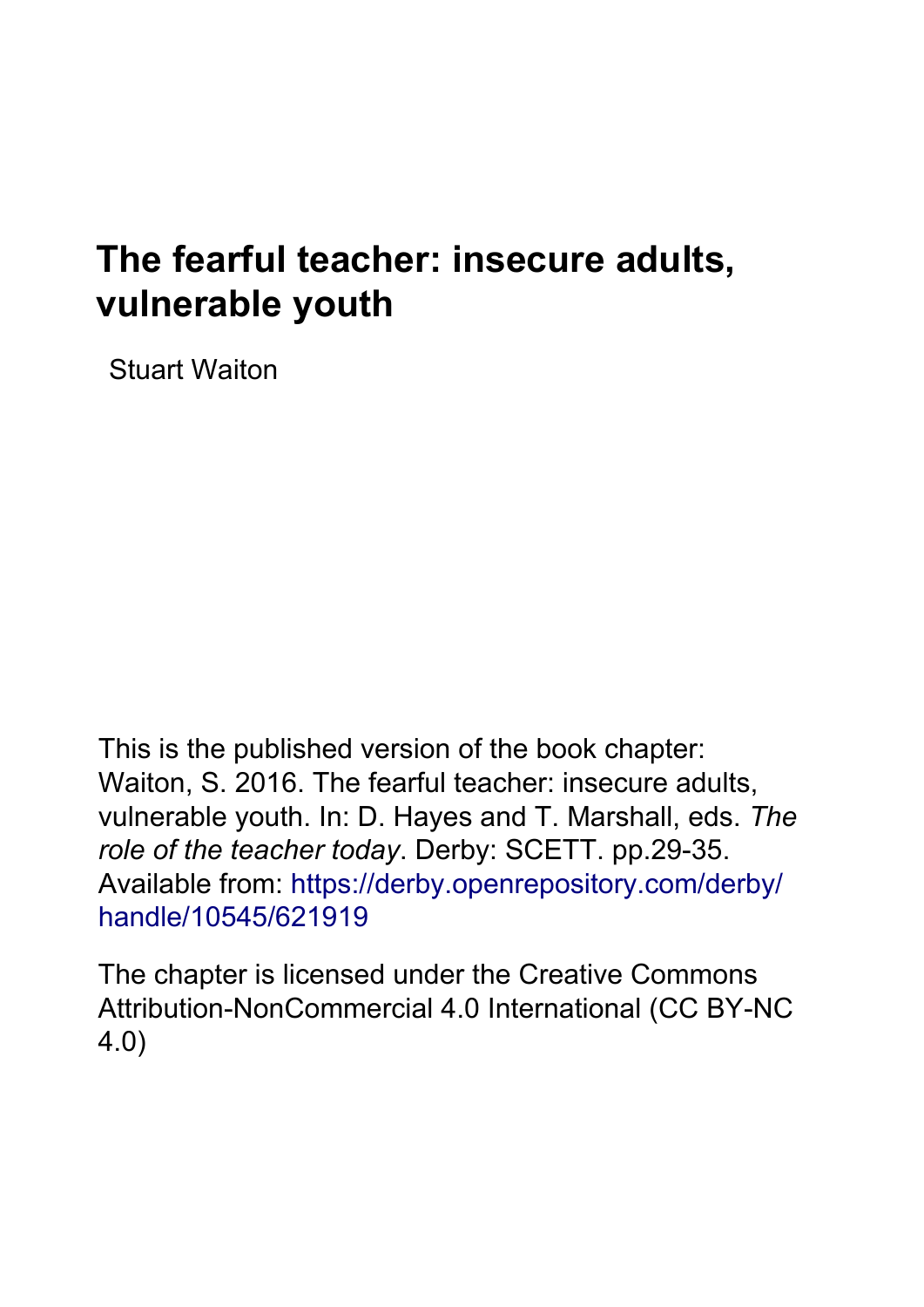# CHAPTER 5: THE FEARFUL TEACHER: INSECURE ADULTS, VULNERABLE YOUTH

# **Stuart Waiton**

**Sometimes, it's hard to work out what's going on with the whole youth thing – less in terms of what youth are up to but more in terms of society's apparently schizophrenic love-hate relationship with the young.** 

29

In the last decade or so we have been swamped by a discussion about the 'yob culture' of binge drinking and violence. The result has been myriad new laws and regulations: ASBOs, curfews, more young people being locked up and a growth in school exclusion. From the government to teachers' unions and even among the public, there appears to be a high level of intolerance of the young, a sense that they are out of control and need tighter control and regulation. Today, for example, even the discussion about youth unemployment quickly moves from a concern about jobs to one about a 'lost generation of young people'. Consequently, the social problem of job creation shifts to a fear of 'disengaged youth'.

For some critical sociologists, this fear and regulation of young people is understood as an assertion of authority over the young – a kind of adultism which results in child and youth oppression, with adults portraying 'power as responsibility, control as care and regulation as protection' (Scraton 1997: 163). However, why adults would want to oppress young people in this way is never made clear.

At the same time as this apparently authoritarian anti-youth sentiment has grown, there has also emerged some opposition to it and there is the beginning of a defence on behalf of the young. There is, for example, a call to end the 'demonization of young people', coupled with various campaigns to promote positive images of youth. The government has created the post of Children's Minister, which has a remit to act as a representative or a 'voice' for children and young people. Childcenteredness is also part and parcel of school life and more widely the framework of children's rights is firmly established across the UK, not least of all within the various children's organisations who campaign on behalf of children and young people.

To some extent we appear to have developed two opposing camps: one that is on the side of adults and authority, the other that represents children and youth and seeks to protect them from the intolerant authoritarianism of adults.

The Role of the Teacher Today © SCETT 2016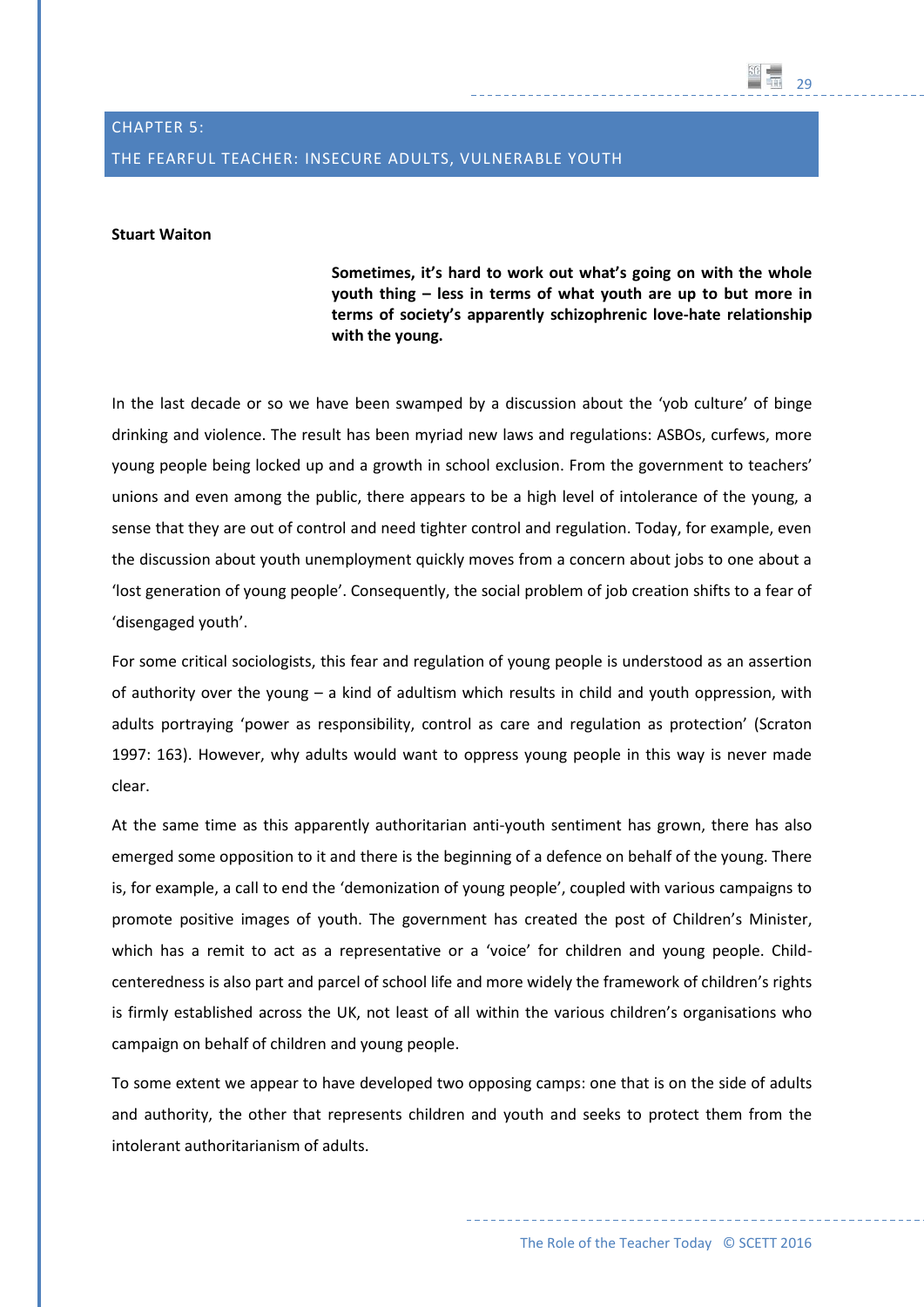However, this adult/youth division is far from clear cut, after all the same government that has enforced curfews on young people has also established the Children's Minister. The Department for Children, Families and Schools has also appointed a consortium to challenge the demonization of youth and to promote positive images of young people. Teacher unions campaign for zero tolerance of pupil misbehaviour but at the same time endorse an educational approach that focuses on the 'whole child'. Whilst the general public, for its part, appears to have a certain fear of young people, as parents they are more home and child centred than ever before.

30

So what is going on today? Are we lovers of children and young people or do we fear and loath them? Arguably there is no contradiction, as both the 'child-centred' approach to young people and the 'lock 'em up' response, are both products of the decline of adult authority.

#### **The humanism of child centeredness?**

Firstly, to unpick this question a little, it is worth examining certain aspects of the 'child-centred' and 'pro-youth' approach, in particular, the sense that there is something humane and positive in the attempt to stand up for young people. An alternative interpretation could be that the celebration and promotion of youth and children's rights in fact stems more from a negative view of adults than a positive one of the young.

The recent campaign by Barnardo's connected to their report *Breaking the Cycle* is a useful illustration of this point. Using a YouGov survey, the press release for this campaign announced evidence that more than half of the adult population think that 'children are beginning to behave like animals'. The release was based on advocacy research, in which leading questions gave little or no leeway for responses. This was then backed up with comments made by 'Mr Angry' type adults worthy of the gossipy sections of online newspapers. On this basis Barnardo's portrayed adults in the UK as rabid, child-hating fanatics. In their online promotional video this representation took the form of a group of bile-spitting men ranting about feral youth before going out to hunt down and shoot some kids hanging out on the streets.

That a respected charity like Barnardo's could fraudulently produce such a one-dimensional and degraded view of British adults is telling. That there was almost no questioning of it is equally worrying. Indeed, the level of venom directed at the adult population usefully illustrates the underlying anti-adultism or indeed anti-humanism that underpins the thinking of the pro-youth lobby. Here, fear and loathing of adults is the mirror image of perceptions of young people. Rather than vitriol and rhetoric about 'yobs' we get an alternative panic about vile adults.

The Role of the Teacher Today © SCETT 2016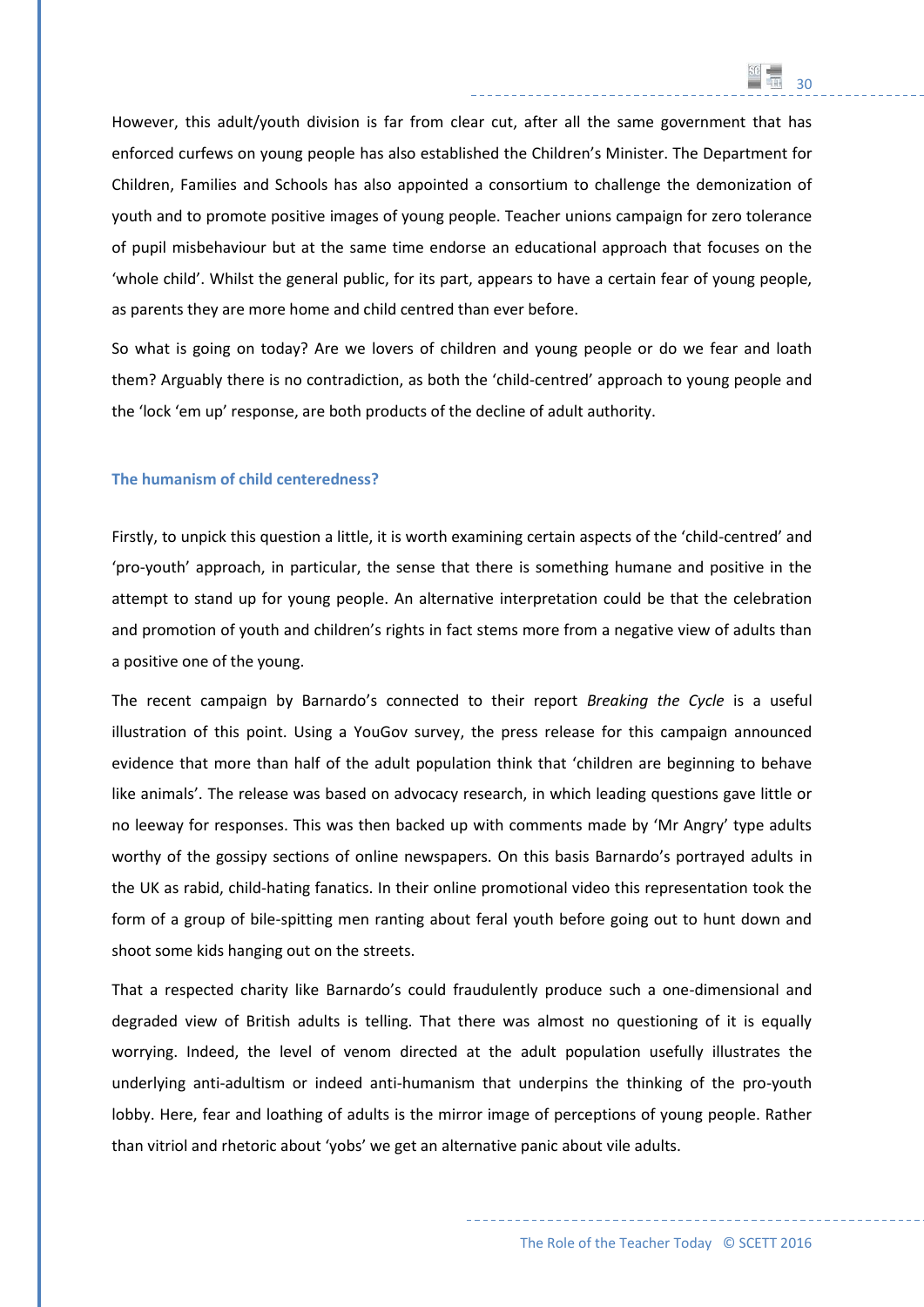#### **The child friendly nature of child centeredness?**

The growth of campaigning by children's charities in the last decade can at first appear to represent a positive alternative to the anti-youth anxieties that exist in society. However, the apparently prochild and pro-youth approach of these organisations is not straight forward. As we have seen, misanthropy typically applies to adults, but it also extends to young people themselves.

The work of the National Society for the Prevention of Cruelty to Children (NSPCC) demonstrates how the myopic focus on abuse can lead to young people being represented as a danger to one another. It published research in September 2009 that explored the nature of teenage sexual relationships. This resulted in headlines such as a 'third of teenage girls forced into sex', which were backed up by quotes about the high rate of 'exploitation' and 'violence' existing in teenage relationships. Their research replicated the approach adopted in a previous NSPCC document *Child Maltreatment in the UK*, which discovered that the greatest abusers of children are in fact children – or more specifically 'boyfriends' and 'girlfriends'.

In fact, this 'discovery' had nothing to do with the changing nature of young people and their relationships but the interpretation of them – an interpretation which transforms teenage fumblings and 'trying it on' with abuse and violence. That it is 'boyfriends' and 'girlfriends' who are described as being the greatest child abusers in society tells us more about the immature and unworldly approach of the NSPCC and their obsessions than it does about life behind the bike shed. Here the apparently child friendly NSPCC ends up labelling and criminalising young people as child abusers – an approach that in part helps to explain the growing number of young people being placed on the sex offenders register.

#### **The dangers of the vulnerable child**

Young people have increasingly been defined and understood in terms of vulnerability. Indeed, by the mid-1990s the Association for Metropolitan Authorities noted that: 'children are the most vulnerable group in society' (Scraton 1999: 179). Once they are defined in this way an ever growing array of experiences that young people have can be interpreted as damaging, abusive or traumatising. As many of the difficulties and conflicts youngsters face are with their peers, the end result of this vulnerability focused outlook is that children themselves are understood not only as victims but also as villains – as potential bullies and abusers of their peers.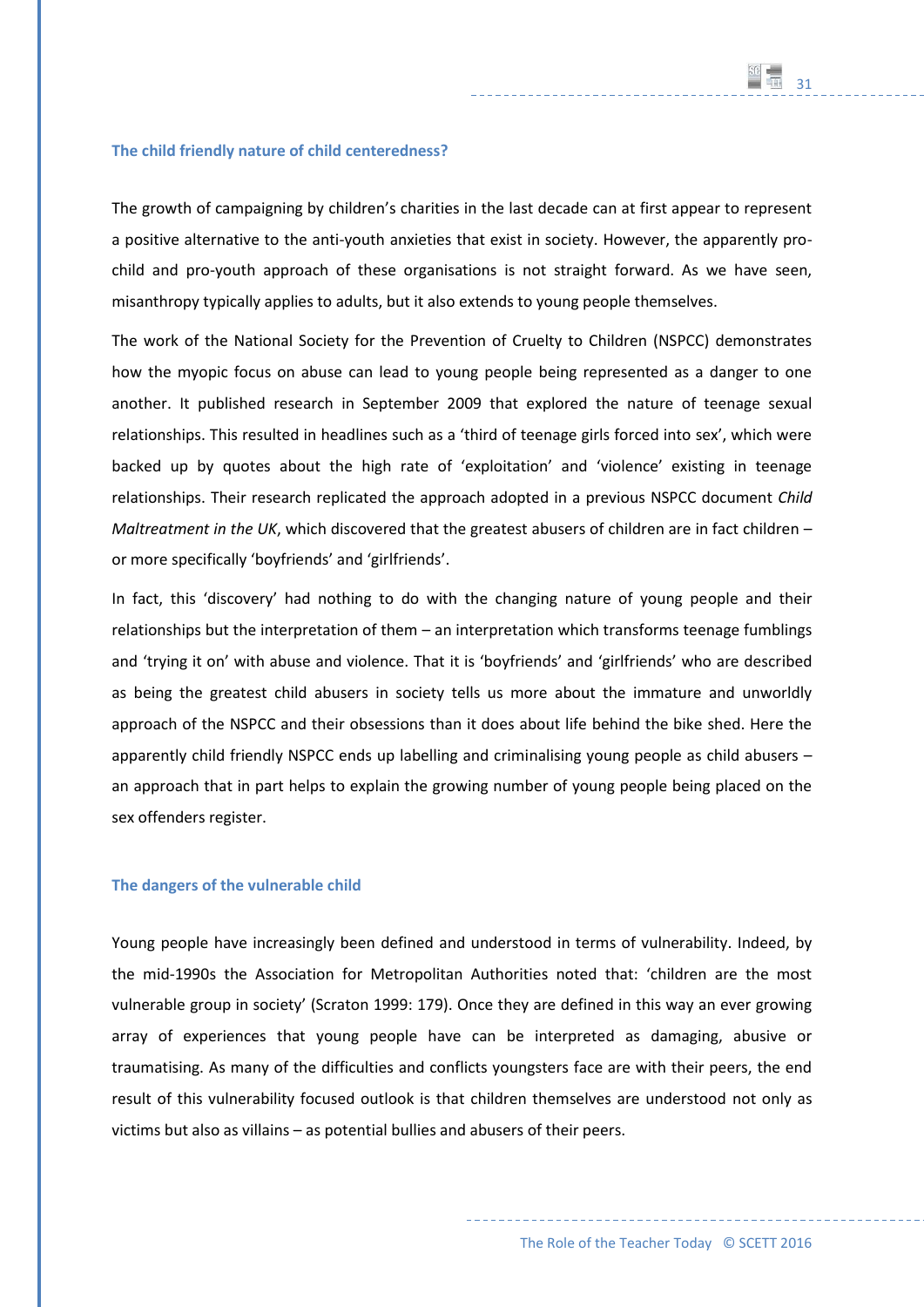At a conference in Edinburgh the perverse consequences of this 'child-friendly' approach was illustrated beautifully by the then Scottish Children's Commissioner Kathleen Marshall. Feeling a little under pressure to illustrate her child friendliness in an audience of child care professionals Marshall stood up as the saviour of the 'vulnerable child' pronouncing with great gusto that we should understand and recognise that bullying is a 'crime'. Taken seriously, and taking the breadth of behaviours that can today be described as bullying, here Scotland's Children's Commissioner managed to propose the criminalisation of far more young people than any authoritarian grumpy old man has ever done.

32

Within schools more widely, the institutionalisation of anti-bullying practices and aspects of the new relationship education curriculum can turn everyday interactions into something that is understood as dangerous and damaging. This is illustrated by 'relationship education', which represents young people's ordinary sexual relationships as one-dimensionally bound up with 'peer pressure' and potential abuse. Ultimately, this process results in the problematization (and potential criminalisation) of children and young people's behaviour and relationships.

#### **Progressive campaigners?**

Here, through the prism of vulnerability, we find that the ironic outcome of the activities of children's campaigners and organisations is that they end up being at the forefront of the demonization of young people. However, this process is not specific to children's organisations. Take Age Concern for example. A few years ago they ran an advertising campaign about the abuse that the elderly face. Again, a newly defined 'vulnerable group' – the elderly – were seen to be in danger of all sort of things, that we the public needed to be made aware of. The following awareness poster consequently pictured a teenage boy standing behind his grandmother with the words: 'What will you do to your Gran today? Steal from her? Beat her? Rape her?'

Here, the interpretation of older people as vulnerable not only resulted in anxiety about aspects of their daily dealings with their grandchildren, but even more perversely it resulted in the construction of a bizarre panic about grandchildren who beat and rape their grandparents!

The anti-youth approach of Age Concern can at first sight appear to represent a very different outlook to the pro-youth approach of organisations like Barnardo's. In reality however, they both represent an underlying misanthropy – a fear and loathing of either young people or adults – based in part upon an exaggerated sense of the vulnerability of the groups they claim to represent.

The Role of the Teacher Today © SCETT 2016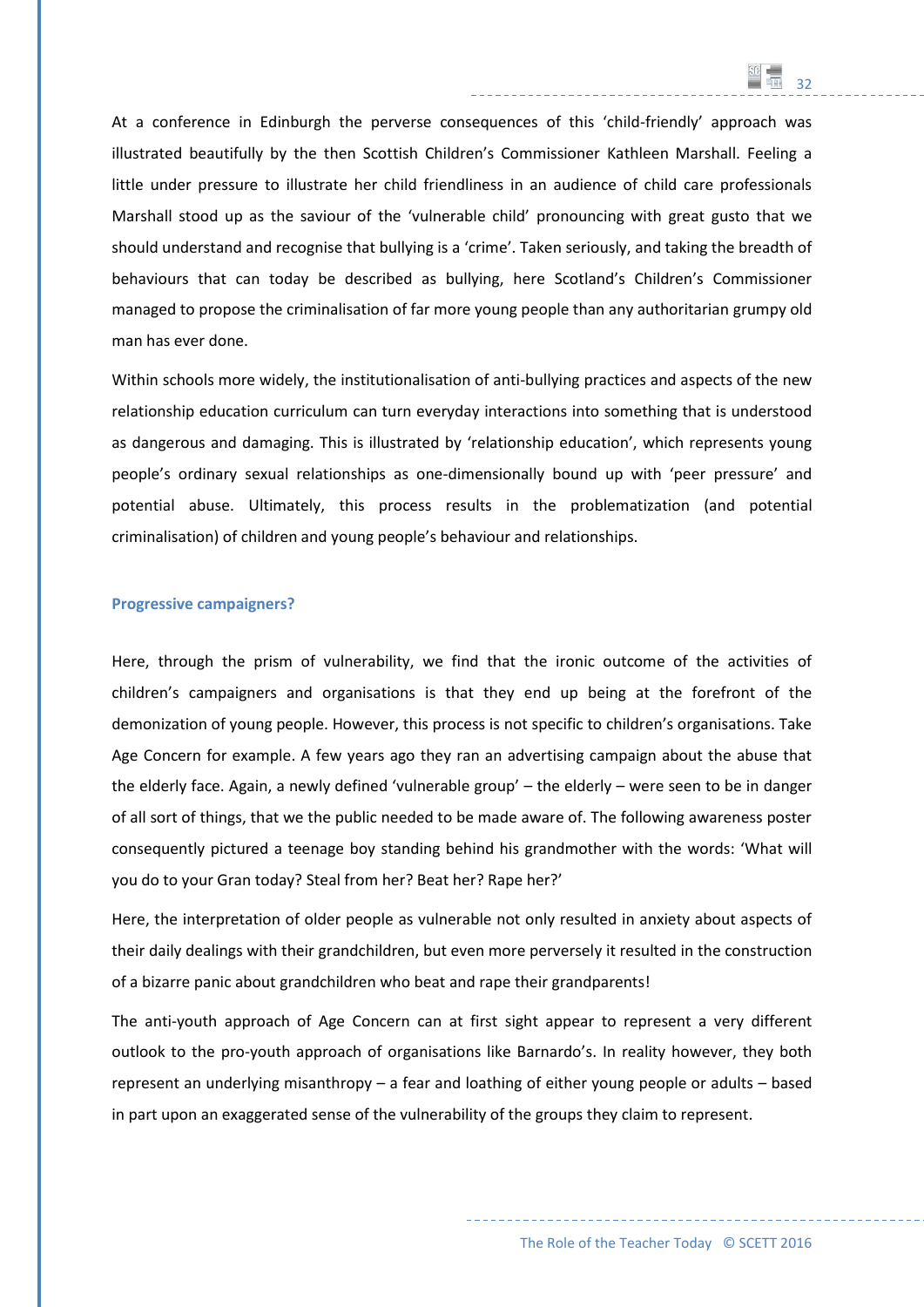#### **Demonised youth or vulnerable adults?**

It is the crisis of adult authority that explains the explosion in the numbers of children being locked up, the growth of ASBOs and curfews and the significant number of exclusions from schools. These initiatives are not the consequence of old fashioned authoritarianism by state institutions but are the direct outcome of a new vulnerability based social policy.

If adults on the street and teachers in the classroom are understood to be vulnerable, then the antics of the young will be as damaging and dangerous. Following from this, adults will then need protecting from the 'harassment, alarm or distress' caused by antisocial behaviour (or what used to be called nuisance behaviour or even mischief). Finally, adults in authority will be required to take a 'zero tolerance' approach to 'violence', particularly in our schools (where violence is now reinterpreted to include verbal 'attacks').

This approach, in which teachers themselves are seen as being fundamentally weak, has been promoted by various teachers' unions over the last decade and was illustrated when the Association of Teachers and Lecturers ran a campaign against the cyber-bullying of teachers by pupils. That the occasional derogatory comment made by pupils on the 'rate your teacher'-type websites can be understood as a form of 'bullying' of adults by children is more illustrative of an infantilized view of adults than it represents any growth in demonic youth.

## **A question of authority**

If the pro-child and youth approach is not all it seems, neither are the so called 'adultism' and the sense that society has become overly authoritative in its dealings with the young. In fact, the opposite is closer to the truth. Rather than adults asserting their authority over the young, today it is the collapse of adult authority that helps to explain why more children are being locked up and excluded from schools. Previously, adults would recognise the nuisance behaviour of young people for what it was and deal with it themselves. Today they are encouraged to phone the police and get the council to use a variety of ASBO type laws to sort things out. Similarly, in schools the previous assumption that teachers can build up their own authority and exercise it over a class has declined and problems are increasingly passed on to guidance staff – or in some schools to the resident police officer! So whilst the zero tolerance initiatives introduced into schools and elsewhere appear to be authoritative, they in fact reflect a society that uses bureaucracy and laws to *enforce* order rather than relying on the genuine personal authority of teachers.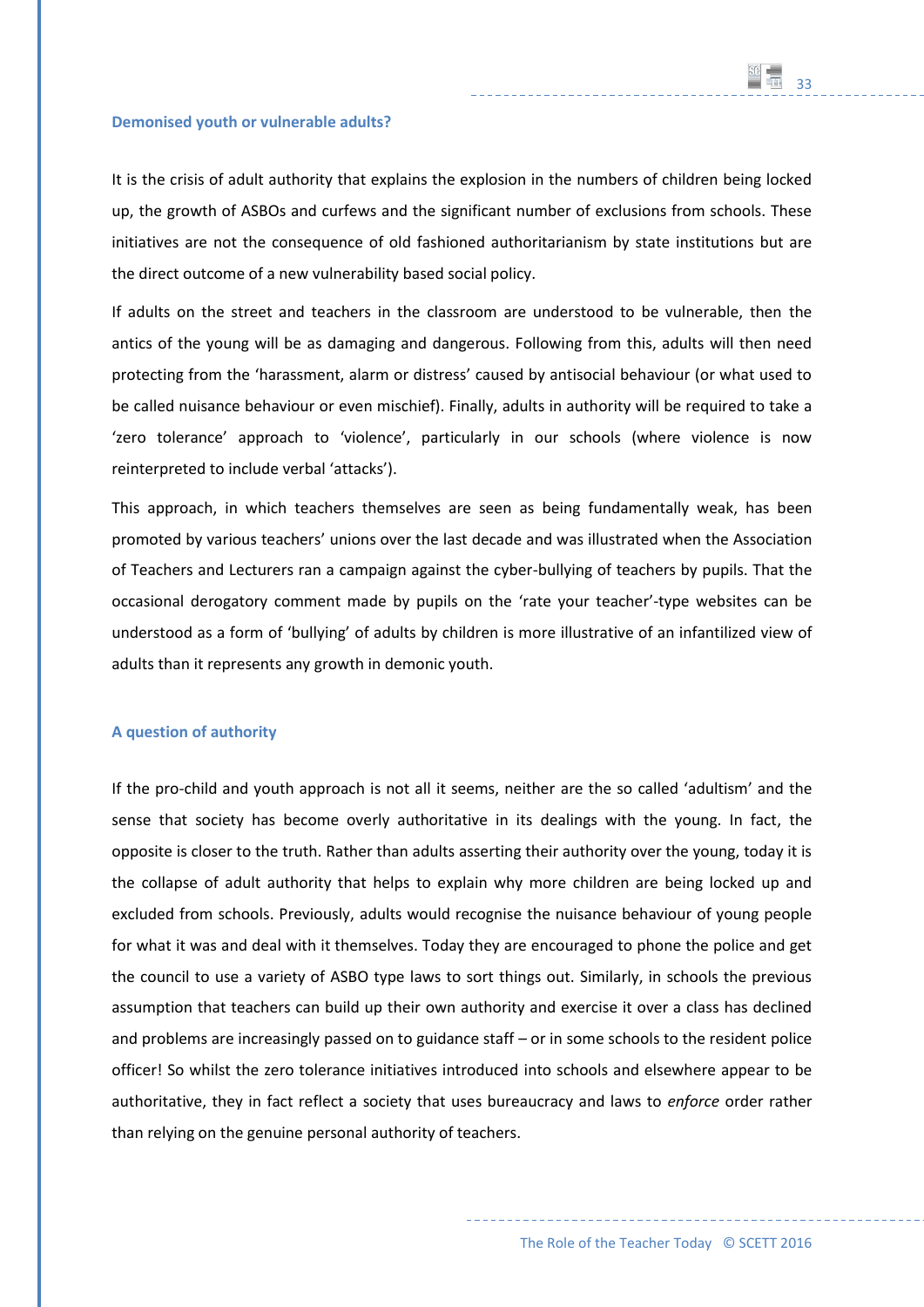The outcome of all of this is that the messy business of day-to-day dealings with young people moves out of the hands of adults, who can make judgments based on their experience, and moves over to officialdom and its legally and bureaucratically enforced system of order maintenance. More child prisoners, more laws to deal with teenagers and more excluded school pupils are some of the consequences of an adult society that has lost its sense of authority and has come to rely on procedures and prison bars to regulate the young.

34

#### **Therapeutic manipulation**

However, there is a contradiction in today's world: the young are increasingly seen as vulnerable while also being subject to new laws, forms of exclusion and even prison. The difficulty is that once we've redefined all people as 'being vulnerable' then the very idea of punishment becomes problematic.

Prisons (even adult prisons) are now often understood as places where 'vulnerable adults' face 'further victimisation'. Indeed, it is hard to find robust defence of prisons, even though we are imprisoning more people. Simultaneously, disciplining children is becoming problematic, so that smacking, for example, or even shouting at children is perceived as tantamount to child abuse. Indeed, the very act of criticising a child is understood as undermining their self-esteem.

The world, however, cannot operate without some form of order, which is why teachers are increasingly inclined to use therapeutic methods to deal with the problems of behaviour. But like more technocratic forms of behaviour management, therapeutic techniques are themselves simply an avoidance of the assertion of adult authority. As Edgar Friedenberg observed as far back as the 1950s, therapeutic discipline should be understood as a form of manipulation of the young that 'mediates' but never 'clarifies' things for pupils.

In the end, what we are witnessing in schools today is a managerial, legalistic and therapeutic regulation of young people – an anaemic replacement for real and meaningful adult authority. How this situation is resolved is not straightforward but must be predicated upon the reestablishment of the meaning (and authority) of education and a challenge to any policy or practice that encourages the idea that either teachers or their pupils are essentially vulnerable.

The modern notion of the vulnerable child demonises adults who assert their authority over children and inadvertently leads to more serious forms of regulation and criminalisation. It results in the perverse situation where children are themselves represented as abusers of one another, which again leads to even more forms of regulation. In the end, this outlook actively helps to further